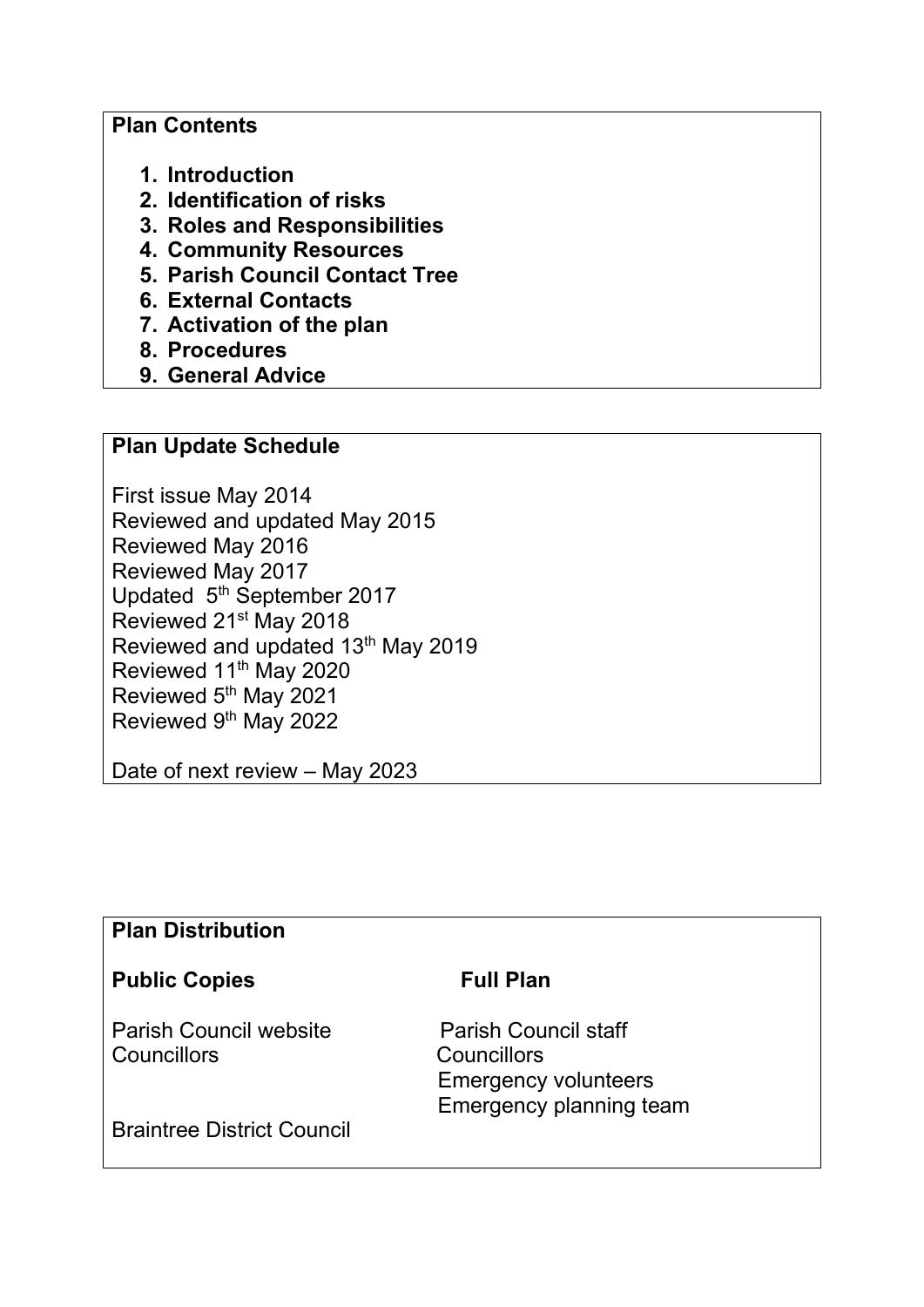## **1. Introduction**

The aim of this emergency plan is to enable the Parish Council and the community of Great Notley to respond effectively to any local emergency. Emergencies can occur with little or no warning and could be caused by many factors and are by their nature impossible to predict. Emergencies may include natural disaster, severe weather, power failures, transport incidents and terrorism.

It should be noted that the primary responsibility for the management of an emergency rests with the emergency services and in normal circumstances the Police are responsible for operational control at the scene of the emergency. Braintree District Council acts as the co-ordinator for the Local Authority response.

The Parish Council will attempt within the constraints of the situation, to provide information to both Braintree District Council and to the Community of the Parish. If requested they will liaise with the emergency services.

In the event of the Parish being isolated as a consequence of the emergency, local residents may have to maintain and protect their community until such time as normality can be restored.

## **2. Identification of Risks**

Possible risks to the Community of Great Notley (the list is not exhaustive) –

- Flooding in the vicinity of water courses and ponds
- Fire
- Utilities Failure
- Transport Collision
- Chemical Spillage
- Extreme Weather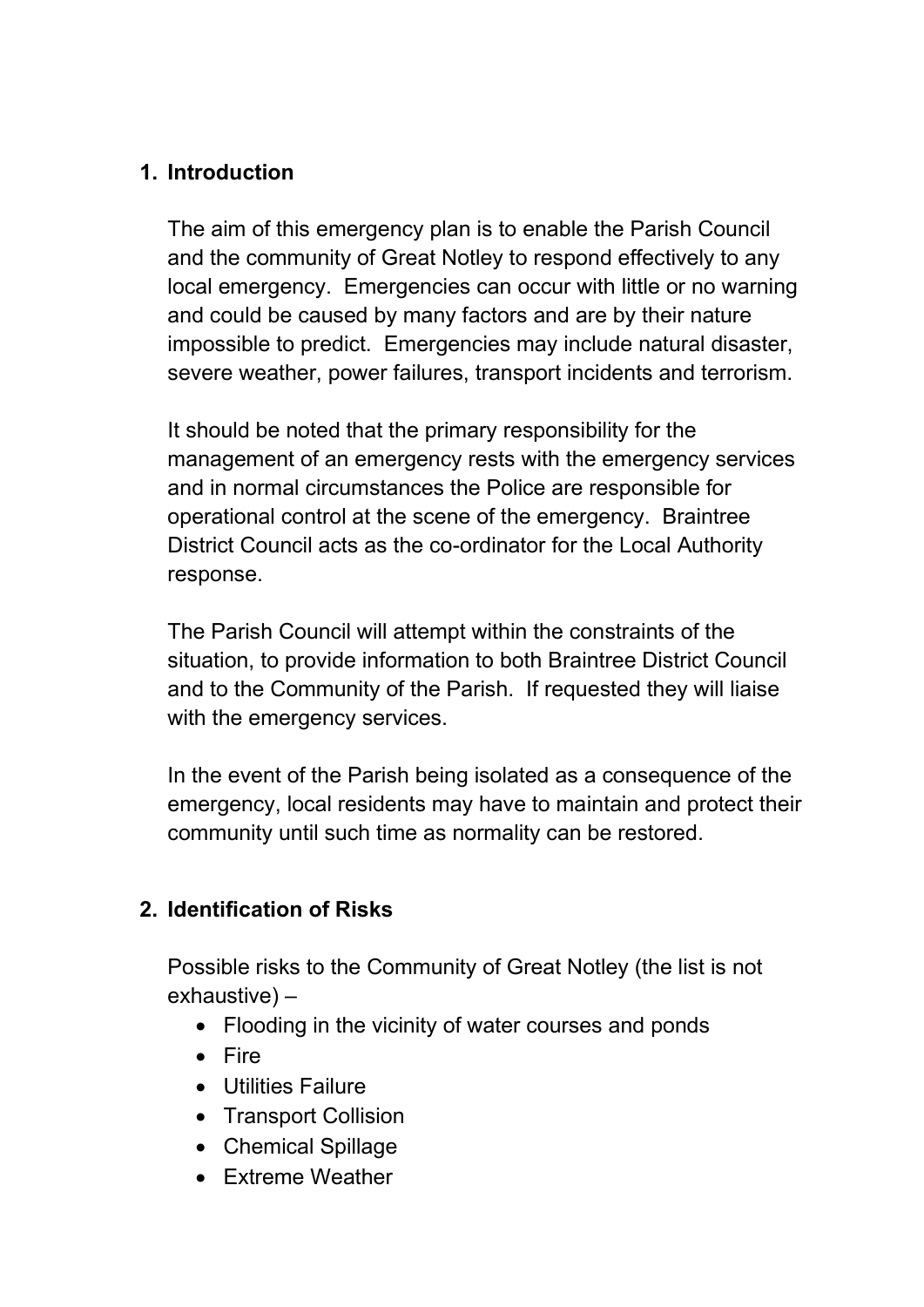## **3. Roles and Responsibilities**

It is considered that the Parish Council will assist as follows –

- Acting as a point of contact for the district council and emergency services if necessary
- Acting as a point of contact within the community
- Disseminating useful information to the local population
- Providing local information to the district council and emergency services
- Assisting the district council in identifying and contacting premises suitable to be used as rest centres for victims of an incident
- If required assisting in setting up a public meeting
- Attending and contributing to the debriefing process
- Making sure the district council receive an up to date copy of this plan together with future amendments
- Being aware of vulnerable members of the community.

# **4. Resources within the Community**

The following resources are available within the Parish of Great Notley –

- Notley Green Community Centre which has a kitchen
- The Church of Great Notley which has kitchen facilities
- The Discovery Centre, Great Notley Country Park
- The GP surgery at Notley Green

# **5. Parish Council Contact Tree**

|                 | <b>Parish Clerk</b>                         |                 |
|-----------------|---------------------------------------------|-----------------|
|                 | Suzanne Walker                              |                 |
|                 | 01376 331251                                |                 |
| Chairman        |                                             | Vice-Chairman   |
| Dorothy Griffin |                                             | Francesco Ricci |
|                 |                                             |                 |
|                 | Cascade to other Councillors and volunteers |                 |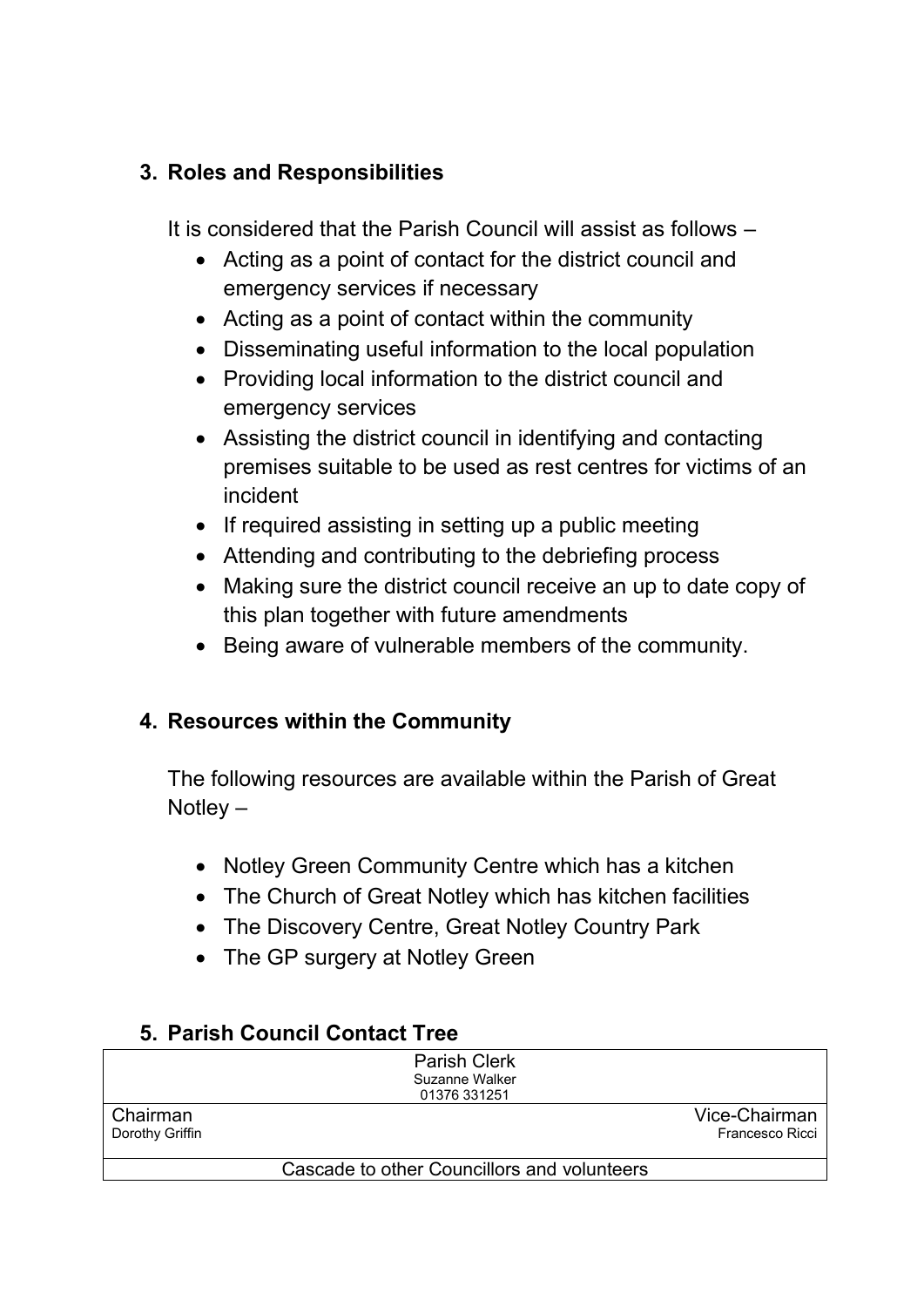## **6. External Contacts**

Police ) Fire Brigade (1999) 999 Ambulance (a) Braintree District Council **District Council Council 11376 552525** Environment Agency 0800 807060 UK Power Network 0800 783 8838 or

01243 50 8838 for mobile users.

## **7. Activation of the Plan**

The plan will be activated in the following circumstances-

- a. In the event that Braintree District Council call the Parish and request activation of the plan
- b. In the event that the emergency services call the Parish and request activation of the plan
- c. In the event that there is a fire in more than 5 properties
- d. In the event that there is an outage of power main line telephone or water in excess of 24 hours
- e. In the event of severe weather exceeding 48 hours
- f. In the event that the Parish Council decide that the plan should be activated. Such decision to be taken by two Councillors in consultation with the Clerk.

## **8. Procedures**

In the event of the plan being activated the following procedures will apply –

A. Braintree District Council or the emergency services will contact ONE named person on the Parish contact cascade and will –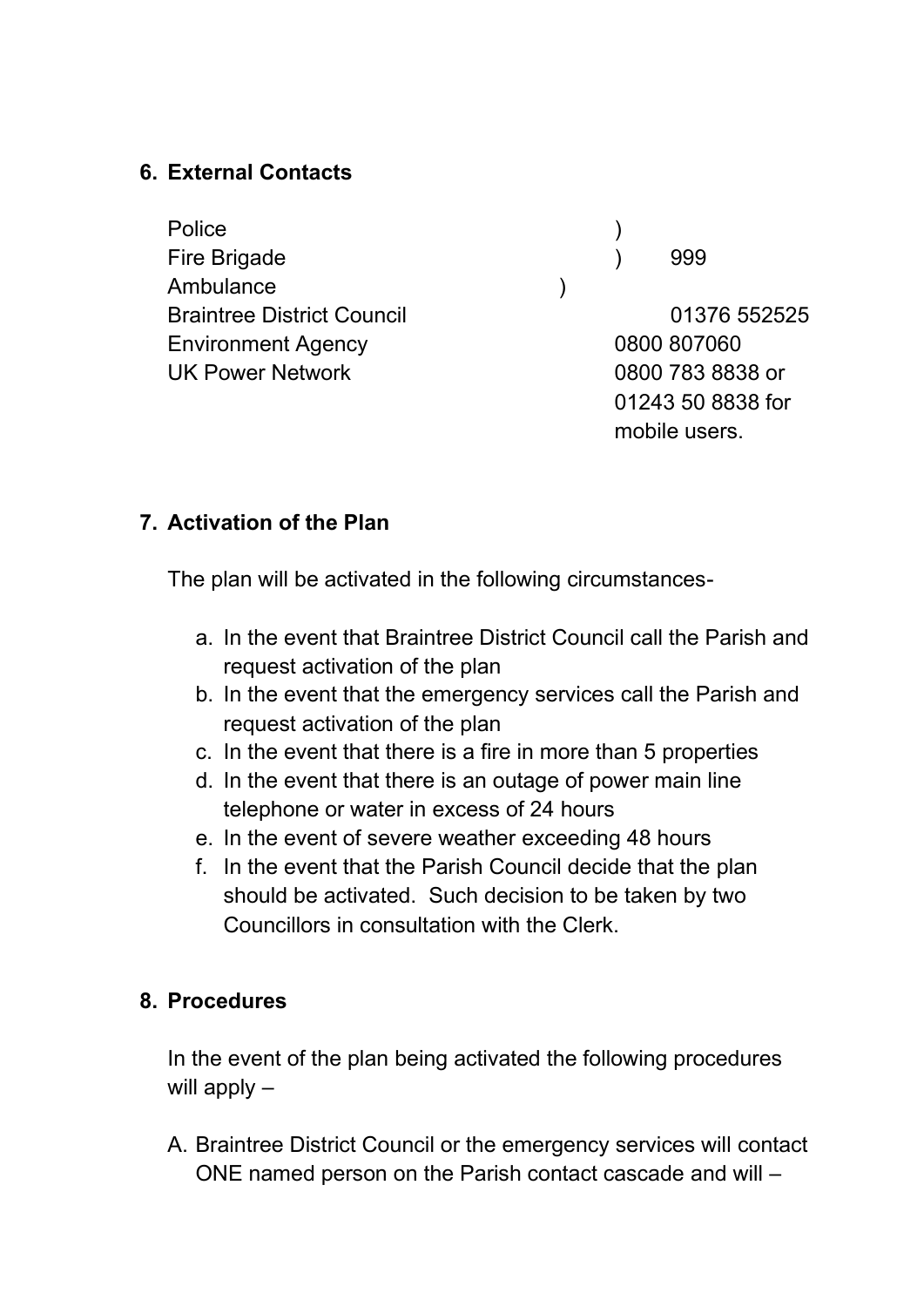- Provide as much information on the incident as possible
- Advise on a course of action with the Parish or
- Request advice on the local situation
- B. Upon the Parish Council deciding to activate the plan under clause 7 of this document the following actions shall be effected
- one person shall contact Braintree District Council to advise of the fact
- With the aim of setting up a Parish emergency team the main contact person shall advise all Councillors
- Arrangements will be made to contact Parish Council staff as felt appropriate in the circumstances
- Arrangements will be made to contact the rest centres if appropriate in the circumstances.
- If appropriate arrangements will be made to contact other agencies such as UK Power Networks in order to ascertain relevant information.
- C. The Parish Emergency team will
	- Comply with the advice or request received from the District Council
	- Establish a communication link with the district council and maintain it though out the duration of the emergency
	- Consolidate local information and pass it on to residents
	- In the event of the Parish becoming isolated, undertake the co-ordination of the response to sustain the local community
	- Provide an overview of essential requirements of the Parish to survive and recover from an emergency
	- Maintain a log of significant events.
	- Maintain a 'lessons identified' sheet during the emergency and recovery phase so as to allow the Emergency coordinator to update future plans